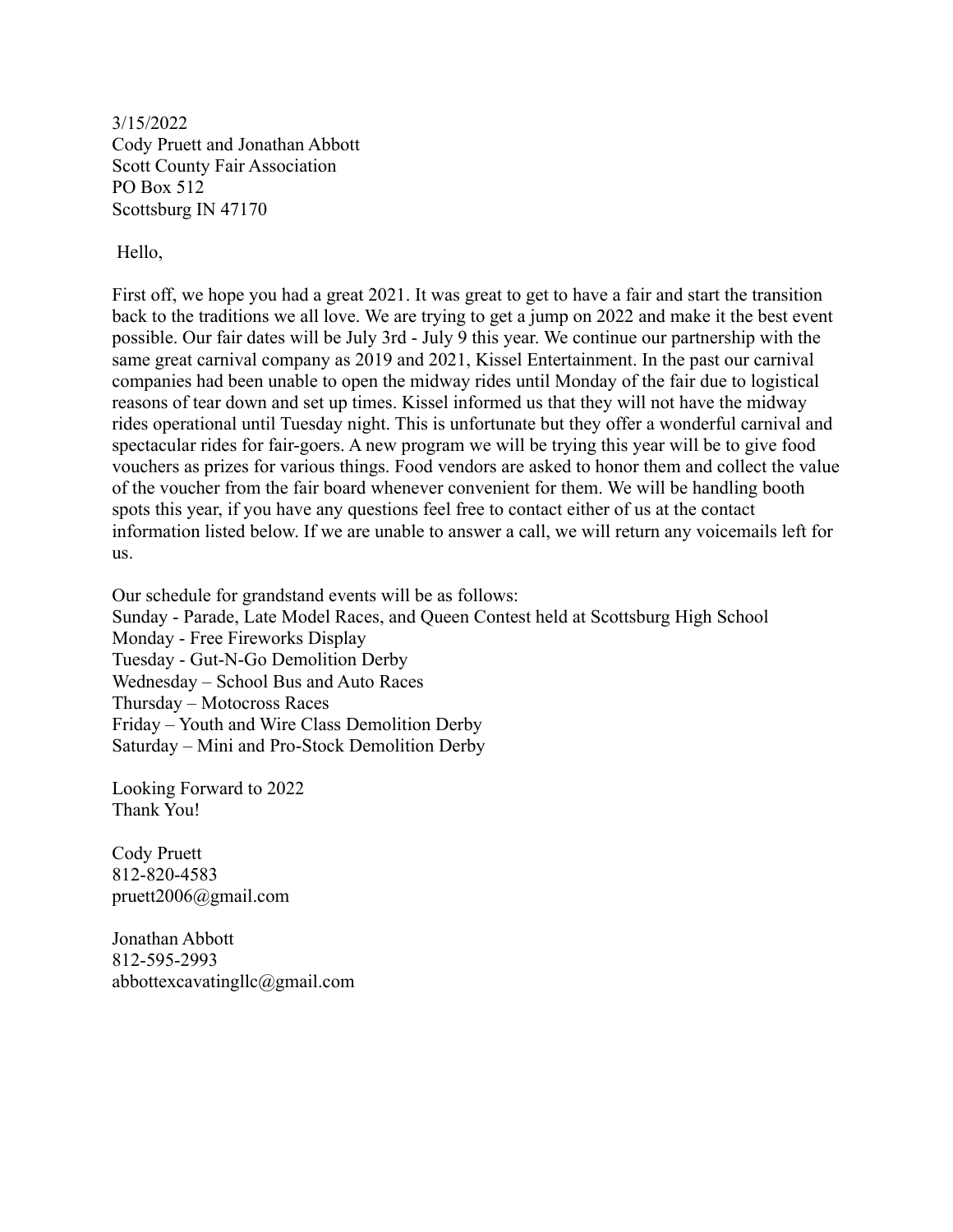## **Scott County Fair Association (July 3-9 2022)**

## **Booth Rental Fees and Conditions**

## **Terms and Conditions**

1. Regulations required by the State Fire Marshal:

a. Fire Extinguishers are required in all food booths and at any hi-heat electrical device.

b. No multiple Electric Adapters, unless they have a built-in circuit breaker.

c. No extension cords allowed to air conditioners. They must be hard wired (at your expense).

d. No generators will be allowed.

e. All pressurized tanks (oxygen, helium propane, ect.) must be chained and in their upright position.

2. 2021 Booth Rental Fees

a. Inside Booth (Merchant Buildings) ------------\$150

b. Outside Booth (Non-Profit Groups) -----------\$175

c. Outside Booth (For-Profit Groups) ------------\$200

d. Grandstand Booth (Non-Profit Groups) -------\$180

e. Grandstand Booth (For-Profit Groups) --------\$205

3. Other Rental Fees

a. All campers and RV's (on week stay) ---------\$160

b. Added A/C units --------------------------------- \$25

c. Electricity (High use food and drink booths)-\$50

(fee charged by the Fair Board's determination)

4. No vehicle will be allowed in the exhibits area after 5:00pm. All deliveries should be made prior to 5:00pm. The cable will be locked, and gates closed at 5:00pm.

We recommend all workers to be in by 5:00pm. Anyone needing to leave before 10:00 pm should park outside of the exhibit area.

5. If vendors need direct tie-in for electricity, the Scott County Fair Board will arrange for an electrician to do the work at the vendor's expense.

6. To help assure your same booth location as last year, please have your contract and payment postmarked by May 1st. After May 1st we will begin issuing spaces to new vendors. We will make every attempt to assure that vendors selling similar items are not in the same area of the fairgrounds.

7. By signing and returning this contract you are agreeing to terms and conditions listed above. You realize that this will be considered a binding document and that all payments are non-refundable once your booth space has been assigned.

Vendor Signature: \_\_\_\_\_\_\_\_\_\_\_\_\_\_\_\_\_\_\_\_\_\_\_\_\_\_\_\_\_\_\_\_Date\_\_\_\_\_\_\_\_\_\_\_\_\_\_\_\_

Please make checks payable to the Scott County Fair Association